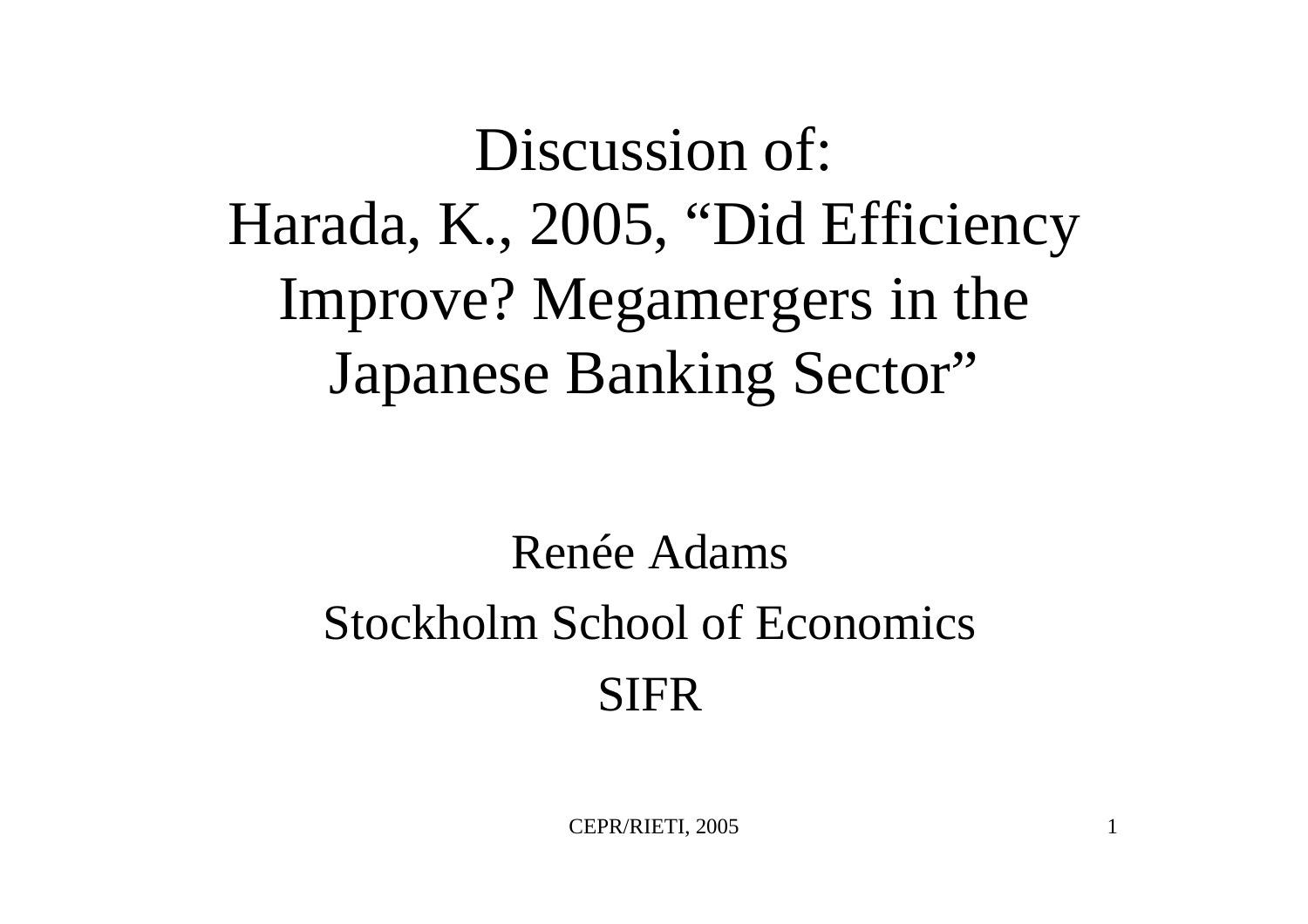## Summary

- Analyzes the efficiency implications of large megamergers among Japanese banks
	- –5 events between 2001 and 2002
- Efficiency measured using data envelope analysis (nonparametric frontier approach)
	- –Calculated between 1998 and 2002 for all banks involved in mergers
- Conclusions:
	- consolidation does not appear to improve efficiency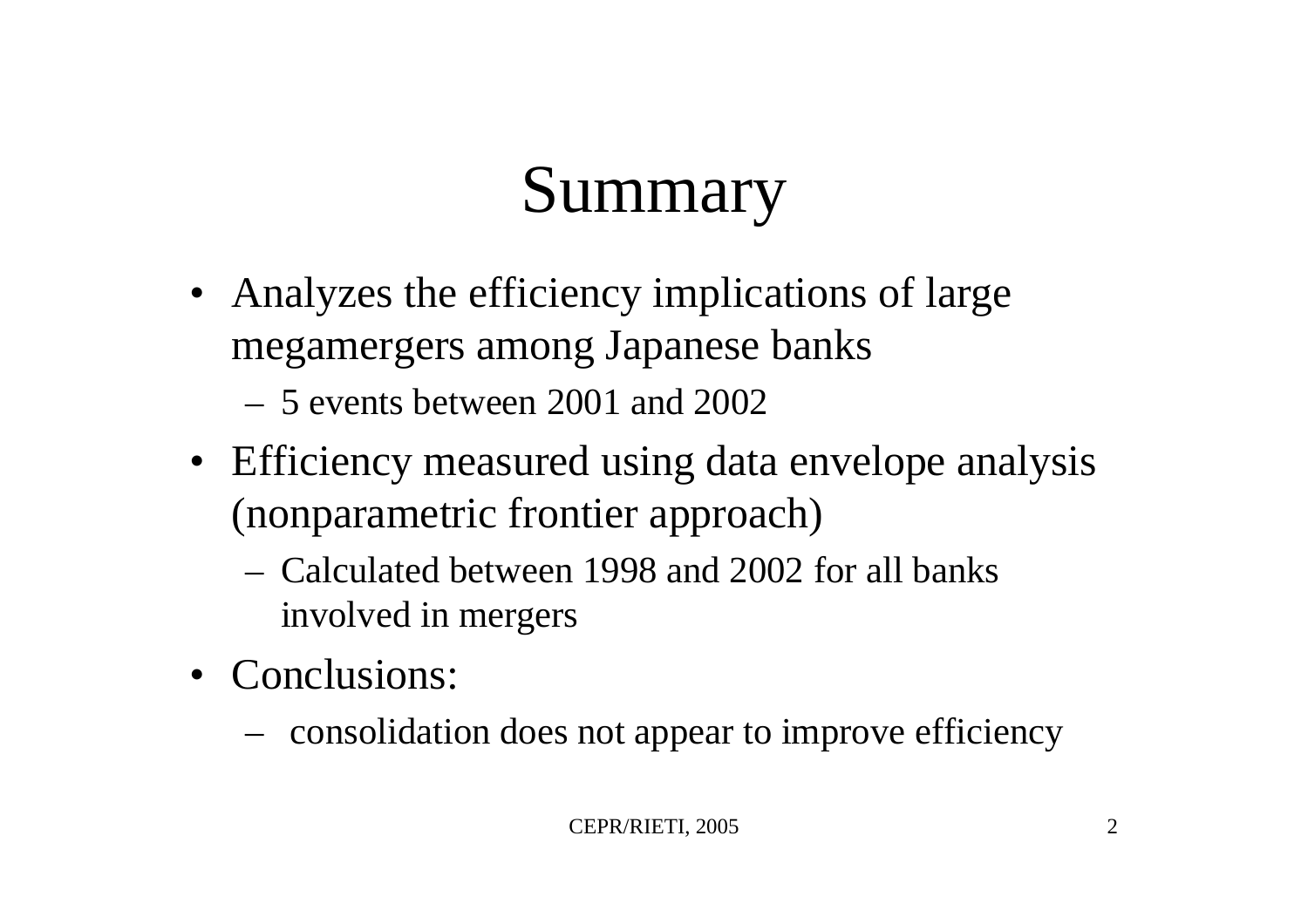### Simple suggestions: empirical work

- Run a regression of efficiency measures on merger dummy
	- What are the trends? Are they statistically and economically significant?
- Analyze later years
	- Last efficiency measures calculated in 2002
	- Not enough time after merger to tell efficiency implications
- Probit of M&A transaction on efficiency score
	- Are "inefficient" banks more likely to merge
- Clarify what "strong" or "healthy" and "weak" means
	- At what point is a bank considered efficient ?
- Complement efficiency analysis by also looking at performance
	- Not clear how bad mergers were, since nonperforming loans decreased
	- –How can these results be reconciled?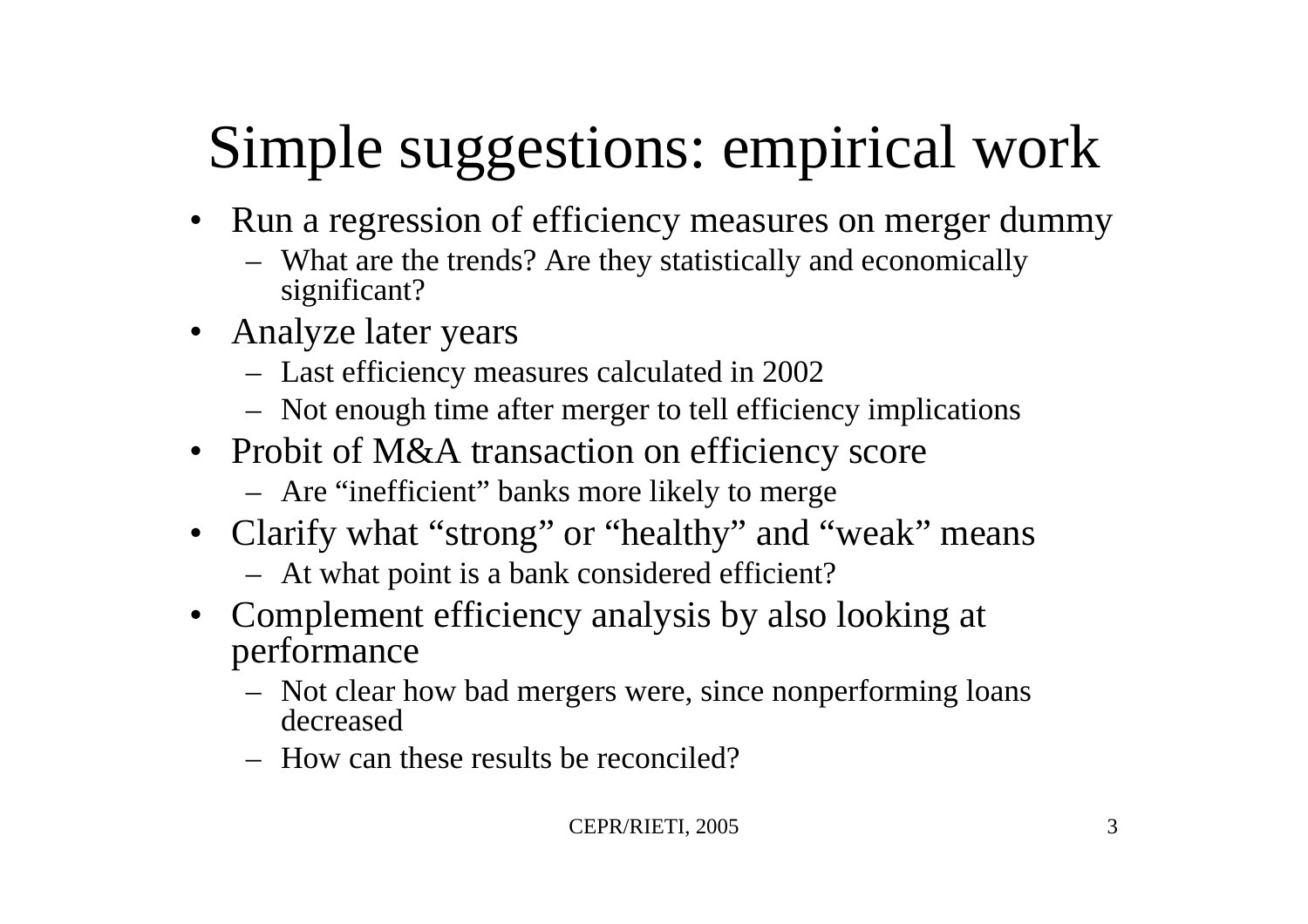## Less simple suggestions

- Why restrict to *large* banks?
	- Little work on Japanese mergers do a more comprehensive study looking at all bank mergers
- Why restrict to *banks* ?
- Most importantly:
	- What is different about Japan?
		- Many studies on merger efficiency important to highl important to highlight the contribution of thi s paper
	- What are the reasons for potential changes in efficiency?
	- Who gains from the merger?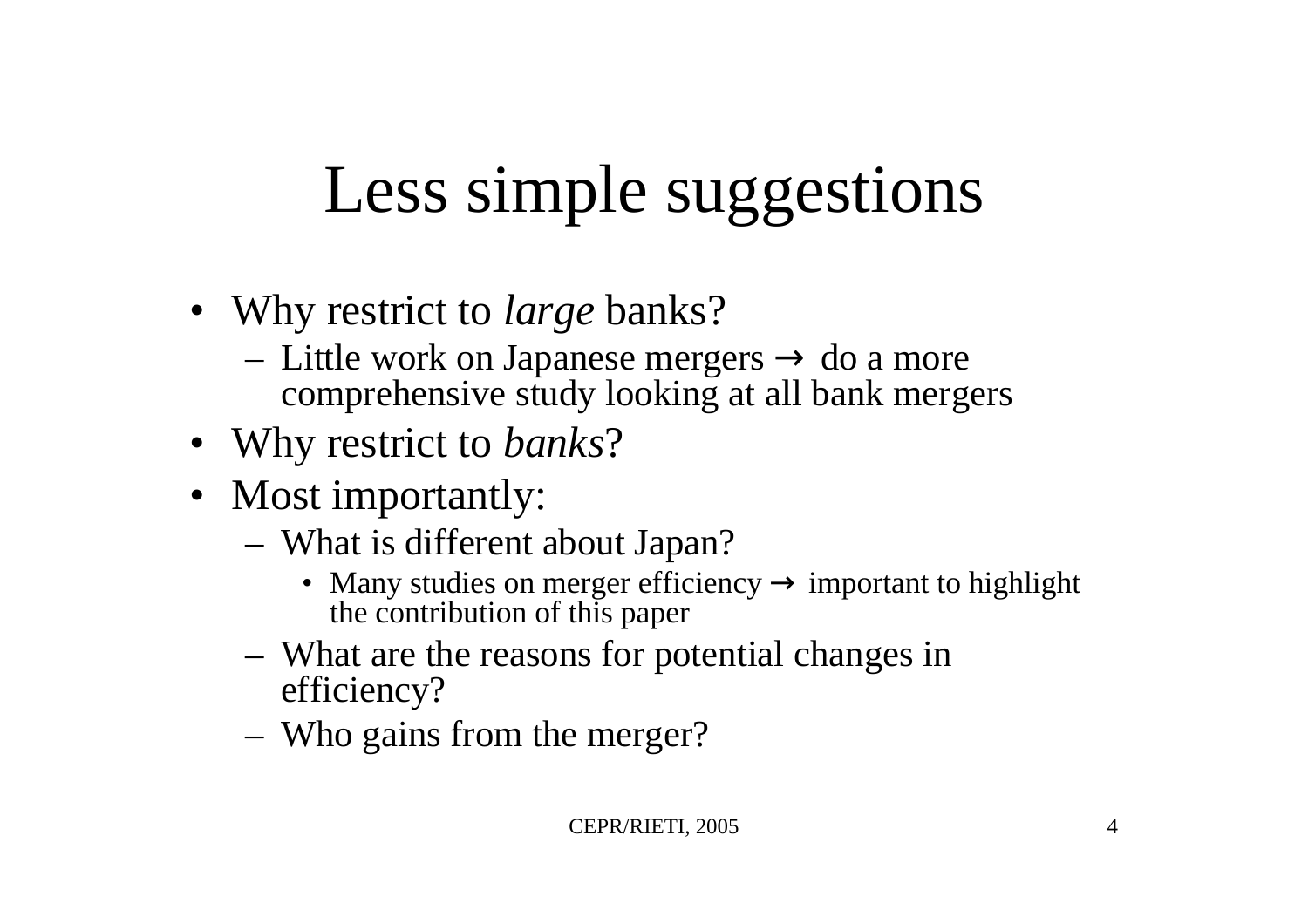#### Power struggles?

- Wulf (2001) documents that "target" CEOs in MOEs trade power for premium
	- Target CEOs get benefits at expense of target shareholders
- Similar things going on here?